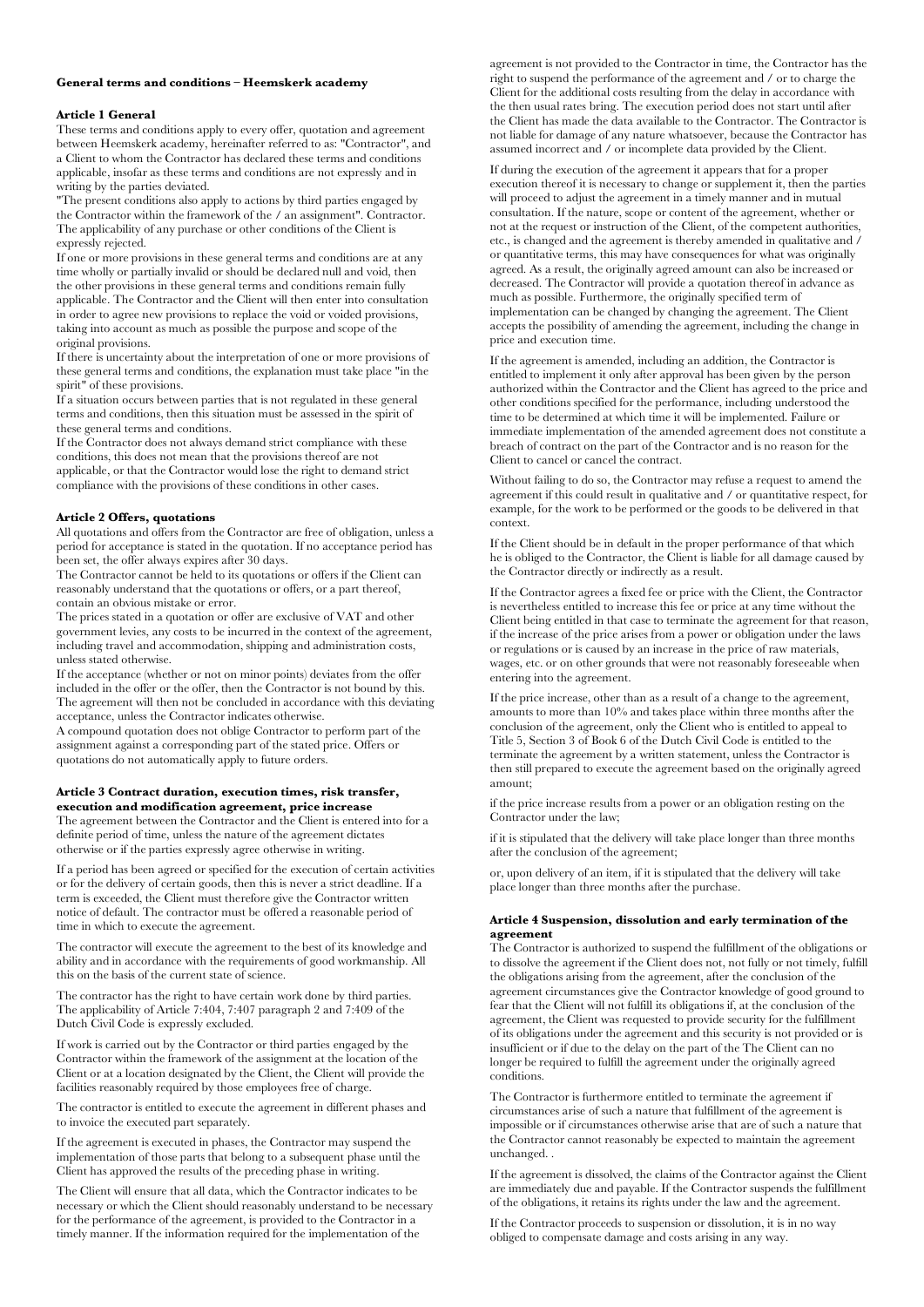If the termination is attributable to the Client, the Contractor is entitled to compensation for the damage, including the costs, arising directly and indirectly as a result.

If the Client fails to fulfill his obligations arising from the agreement and this non-compliance justifies dissolution, the Contractor is entitled to dissolve the agreement immediately and with immediate effect without any obligation on his part to pay any compensation or compensation, while the Client, pursuant to in the event of non-performance, compensation or compensation is mandatory.

If the contract is terminated prematurely by the Contractor, the Contractor will arrange for the transfer of work still to be performed to third parties in consultation with the Client. This unless the cancellation is attributable to the Client. If the transfer of the work entails additional costs for the Contractor, these will be charged to the Client. The Client is obliged to pay these costs within the specified period, unless the Contractor indicates otherwise.

In the event of liquidation, (application for) suspension of payment or bankruptcy, of seizure - if and insofar as the seizure has not been lifted within three months - at the expense of the Client, of debt rescheduling or any other circumstance whereby the Client is no longer free has its assets available, the Contractor is free to terminate the agreement immediately and with immediate effect or to cancel the order or agreement, without any obligation on its part to pay any compensation or compensation.

The claims of the Contractor against the Client are immediately due and payable in that case.

If the Client cancels an order in whole or in part, then the work that has been carried out and the items ordered or prepared for it, plus any delivery and delivery costs thereof and the working time reserved for the execution of the agreement, will in full be charged to the Client.

## **Article 5 Force majeure**

The Contractor is not obliged to fulfill any obligation towards the Client if he is prevented from doing so as a result of a circumstance that is not due to fault, and is not for his account by law, legal act or generally accepted views.

In these general terms and conditions, force majeure is understood to mean, in addition to what is understood by law and jurisprudence, all of external causes, foreseen or unforeseen, over which the Contractor cannot exercise influence, but as a result of which the Contractor is unable to fulfill its obligations. . Strikes in the company of the Contractor or of third parties included. The Contractor also has the right to invoke force majeure if the circumstance that prevents (further) fulfillment of the agreement occurs after the Contractor should have fulfilled its obligation.

The contractor may suspend the obligations under the agreement during the period that the force majeure continues. If this period lasts longer than 60 days, then each of the parties is entitled to terminate the agreement, without obligation to compensate damage to the other party.

Insofar as the Contractor has at the time of the occurrence of force majeure partially fulfilled its obligations under the agreement or will be able to fulfill it, and the part fulfilled or to be fulfilled will have independent value, the Contractor is entitled to the part already fulfilled or to be fulfilled to be invoiced separately. The Client is obliged to pay this invoice as if it were a separate agreement.

#### **Article 6 Payment and collection costs**

Payment must always be made within 14 days after the invoice date, in a manner to be indicated by the Contractor in the currency in which the invoice is made, unless otherwise indicated in writing by the Contractor.

For online purchases, such as the e-book or online program, the full amount must be paid before the download link and / or login details become available.

Contractor is entitled to invoice periodically.

If the Client fails to pay an invoice on time, the Client is legally in default. The Client will then owe the statutory interest. The interest on the claimable amount will be calculated from the moment that the Client is in default until the moment of payment of the full amount due.

The Contractor has the right to have the payments made by the Client go first of all to reduce the costs, then to reduce the interest still due and finally to reduce the principal sum and the current interest. The Contractor may, without being in default as a result, refuse an offer for payment if the Client designates a different order for the allocation of the payment. The contractor may refuse full repayment of the principal sum if the vacant and current interest and collection costs are not thereby also paid.

The Client is never entitled to set off what it owes the Contractor. Objections to the amount of an invoice do not suspend the payment obligation. The Client who does not appeal to section 6.5.3 (Articles 231 up to and including 247 book 6 of the Dutch Civil Code) is also not entitled to suspend the payment of an invoice for any other reason.

If the Client is in default or in default in the (timely) fulfillment of its obligations, then all reasonable costs for obtaining satisfaction out of court will be borne by the Client. The extrajudicial costs are calculated on the basis of what is customary in Dutch collection practice, currently the calculation method according to the Voorwerk II Report. However, if the Contractor has incurred higher collection costs that were reasonably necessary, the costs actually incurred will be eligible for reimbursement. Any legal and execution costs incurred will also be recovered from the Client. The Client also owes interest on the collection costs.

### **Article 7 Retention of title**

The goods supplied by the Contractor under the Contract remain the property of the Contractor until the Client has properly fulfilled all obligations arising from the contract (s) concluded with the Contractor.

The goods supplied by the Contractor that fall under the retention of title pursuant to paragraph 1. may not be resold and may never be used as a means of payment. The Client is not authorized to pledge or encumber the property subject to retention of title in any other way.

The Client must always do everything that can reasonably be expected of him to safeguard the property rights of the Contractor.

If third parties seize the goods delivered under retention of title or wish to establish or enforce rights thereon, the Client is obliged to immediately inform the Contractor thereof.

In the event that the Contractor wishes to exercise its ownership rights referred to in this Article, the Client gives prior unconditional and irrevocable permission to the Contractor and third parties to be designated by the Contractor to enter all those places where the Contractor's property is located and to take it back.

#### **Article 8 Guarantees, research and complaints, limitation period**

The goods to be supplied by the Contractor meet the usual requirements and standards that can reasonably be imposed on them at the time of delivery and for which they are intended for normal use in the Netherlands. The guarantee referred to in this Article applies to goods that are intended for use within the Netherlands. For use outside the Netherlands, the Client must verify for itself whether the use thereof is suitable for use there and meet the conditions set for this. In that case, the contractor may set other warranty and other conditions with regard to the goods to be delivered or work to be performed.

The guarantee referred to in paragraph 1 of this Article applies for a period of 30 days after delivery, unless the nature of the delivery dictates otherwise or the parties have agreed otherwise. If the guarantee provided by the Contractor relates to an item that was produced by a third party, then the guarantee is limited to that provided by the producer of the item for it, unless stated otherwise.

Any form of guarantee will lapse if a defect has arisen as a result of or results from improper or improper use thereof or use after the expiry date, incorrect storage or maintenance thereof by the Client and / or third parties if, without the Contractor's written permission, the Client or third parties have made changes to the item or have tried to make things, other items have been attached to them that do not need to be confirmed or if these have been processed or processed in a manner other than the prescribed manner.

The Client is also not entitled to a guarantee if the defect has arisen due to or is the result of circumstances beyond the Contractor's control, including weather conditions (such as, but not limited to, extreme rainfall or temperatures), etc.

The Client is obliged to investigate the goods supplied or have them examined, immediately as soon as the goods are made available to him or the relevant activities have been performed. In addition, the Client should investigate whether the quality and / or quantity of the delivery corresponds to what has been agreed and meets the requirements that the parties have agreed in this regard. Any visible defects must be reported in writing to the Contractor within 3 days after delivery. Any non-visible defects must be reported to the Contractor in writing immediately, but in any case, no later than within fourteen days, after discovery thereof. The report must contain a description of the defect that is as detailed as possible, so that the Contractor is able to respond adequately. The Client must give the Contractor the opportunity to investigate a complaint or have it investigated.

If the Client complains in time, this does not suspend its payment obligation. In that case, the Client also remains obliged to purchase and pay for the otherwise ordered items and what he has ordered the Contractor to do.